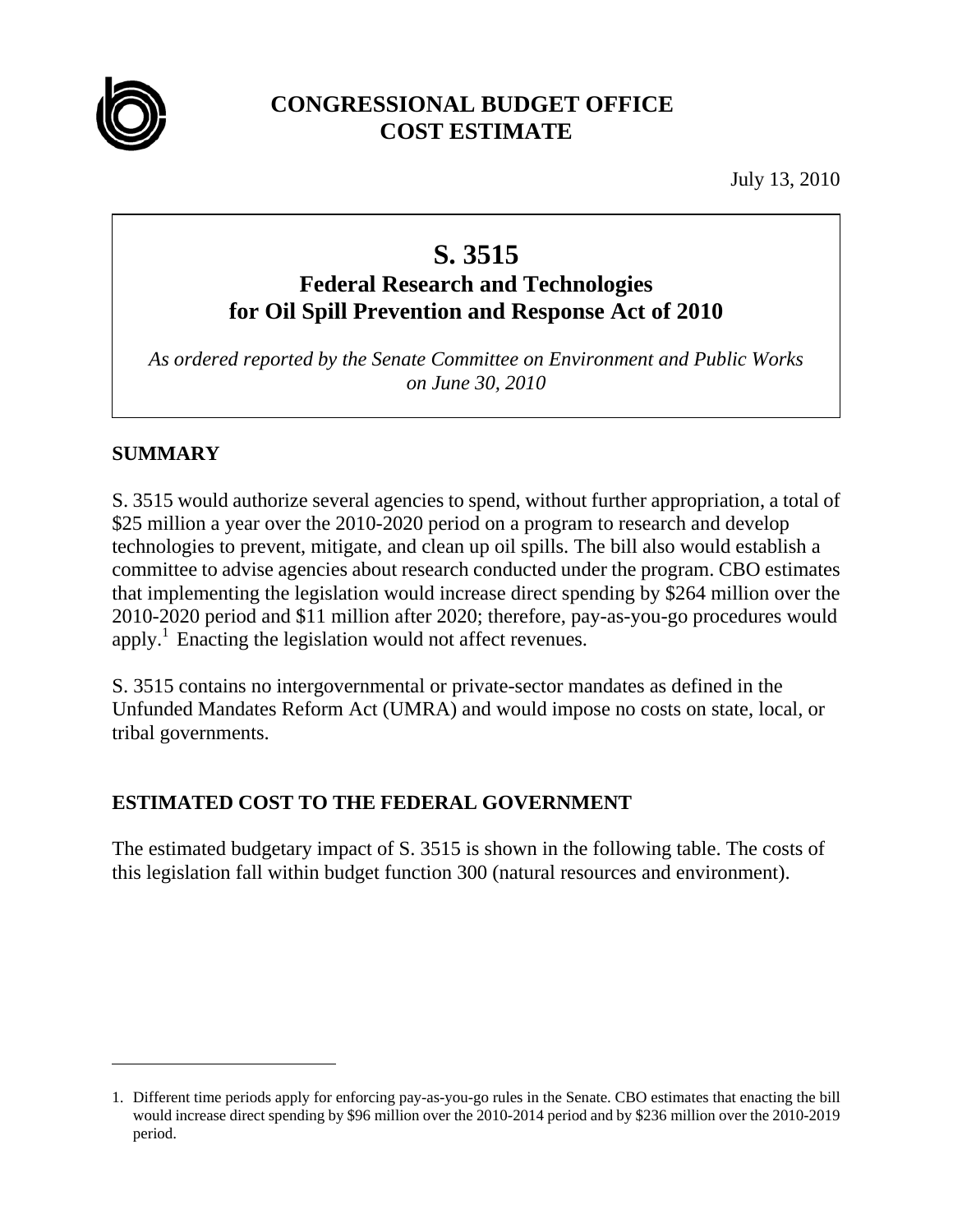|                                                     | By Fiscal Year, in Millions of Dollars |          |          |          |          |                                   |          |          |          |          |          |            |                         |
|-----------------------------------------------------|----------------------------------------|----------|----------|----------|----------|-----------------------------------|----------|----------|----------|----------|----------|------------|-------------------------|
|                                                     | 2010                                   | 2011     | 2012     | 2013     | 2014     | 2015                              | 2016     | 2017     | 2018     | 2019     | 2020     | 2015       | $2010 - 2010 -$<br>2020 |
|                                                     |                                        |          |          |          |          | <b>CHANGES IN DIRECT SPENDING</b> |          |          |          |          |          |            |                         |
| <b>Budget Authority</b><br><b>Estimated Outlays</b> | 25<br>0                                | 25<br>15 | 25<br>25 | 25<br>28 | 25<br>28 | 25<br>28                          | 25<br>28 | 25<br>28 | 25<br>28 | 25<br>28 | 25<br>28 | 150<br>124 | 275<br>264              |

#### **BASIS OF ESTIMATE**

For this estimate, CBO assumes that the legislation will be enacted near the end of fiscal year 2010. Estimated outlays are based on historical spending patterns for similar programs.

S. 3515 would authorize the expenditure of some of the proceeds from federal oil and gas leases to fund research and development efforts related to oil-spill prevention, mitigation, and cleanup. The bill would authorize certain agencies to spend, without further appropriation, a total of \$25 million a year on those activities. Based on information regarding similar programs, CBO estimates that implementing the legislation would increase direct spending by \$264 million over the 2010-2020 period.

#### **PAY-AS-YOU-GO CONSIDERATIONS**

The Statutory Pay-As-You-Go Act of 2010 establishes budget-reporting and enforcement procedures for legislation affecting direct spending or revenues. Enacting S. 3515 would increase direct spending; therefore, pay-as-you-go procedures would apply. The net changes in outlays that are subject to those pay-as-you-go procedures are shown in the following table.

| Public Works on June 30, 2010     |                                        |      |      |      |                                                    |      |      |      |      |      |      |      |                    |
|-----------------------------------|----------------------------------------|------|------|------|----------------------------------------------------|------|------|------|------|------|------|------|--------------------|
|                                   | By Fiscal Year, in Millions of Dollars |      |      |      |                                                    |      |      |      |      |      |      |      |                    |
|                                   | 2010                                   | 2011 | 2012 | 2013 | 2014                                               | 2015 | 2016 | 2017 | 2018 | 2019 | 2020 | 2015 | 2010-2010-<br>2020 |
|                                   |                                        |      |      |      | <b>NET INCREASE OR DECREASE (-) IN THE DEFICIT</b> |      |      |      |      |      |      |      |                    |
| Statutory Pay-As-You-Go<br>Impact | $\Omega$                               | 15   | 25   | 28   | 28                                                 | 28   | 28   | 28   | 28   | 28   | 28   | 124  | 264                |

**CBO Estimate of Pay-As-You-Go Effects for S. 3515 as ordered reported by the Senate Committee on Environment and Public Works on June 30, 2010**